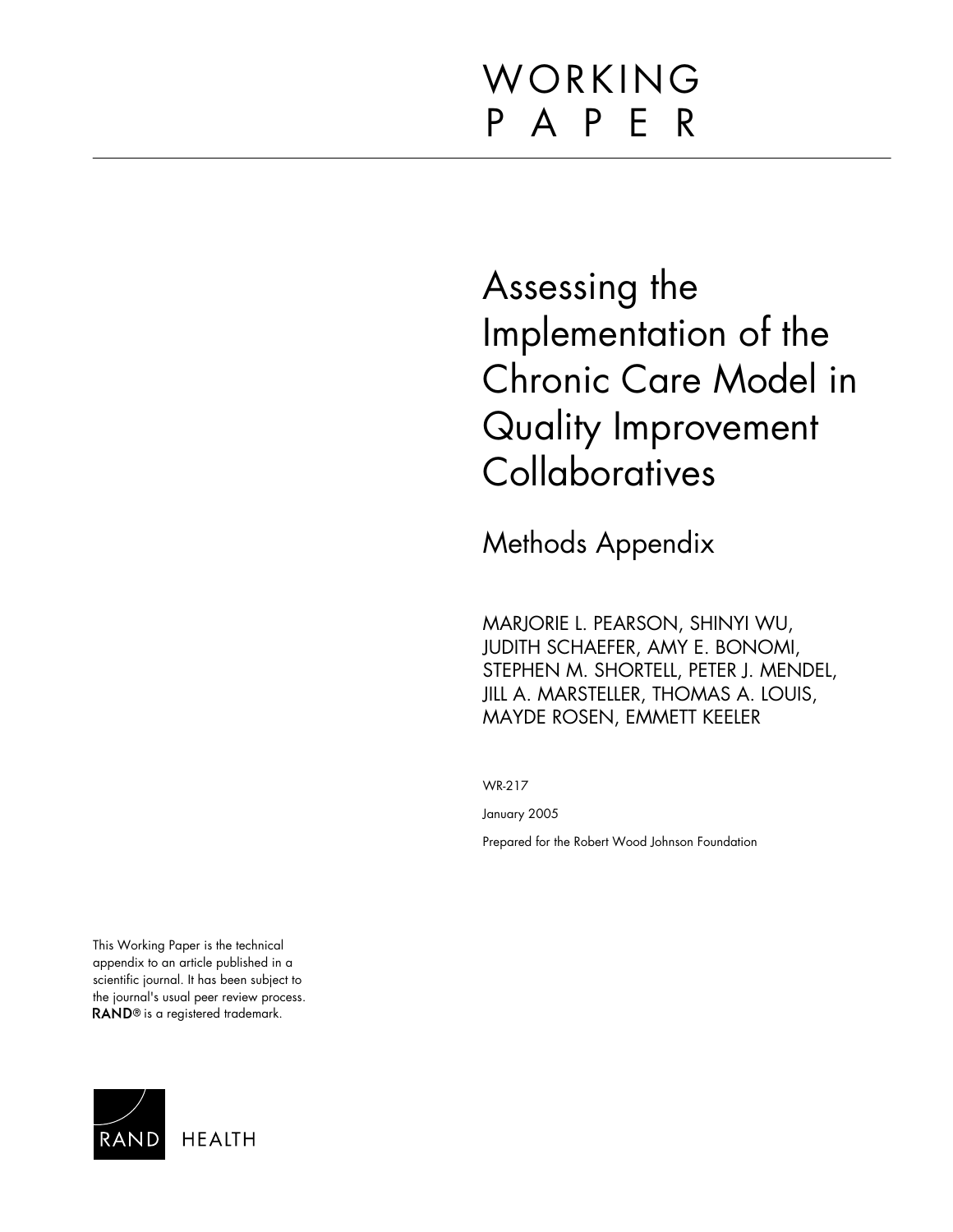## **Method Development**

To measure implementation of the Chronic Care Model (CCM) interventions, we developed a conceptual framework for characterizing intervention activities, identified sources of data on change activities, developed and pretested coding procedures, created interview protocols, and developed a rating system for variable construction. We then applied this methodology to data from the chronic care collaboratives and analyzed variations in CCM implementation as well as the relationship of our implementation measures to sites' pre- and post-intervention assessments of their practices' congruence with CCM. Each of these steps is discussed below.

#### **Conceptual Framework**

Implementation evaluations may target numerous different aspects of implementation for study (Rossi, Freeman, and Lipsey 1999). Given our research question, we identified the *fidelity* and the *intensity* of the change activities as the aspects of greatest interest for this research. We conceptualized *change* activities as actions that alter current practice in a particular CCM area. Change activities thus are distinguished from activities taken before practice is actually altered, i.e., assessments, plans, or preparations.

*Fidelity* (Moncher and Prinz 1991; McGrew et al. 1994; McHugo et al. 1999; Bond et al. 2000) is defined in terms of alignment of the change activities with the different elements of the CCM. To identify the CCM elements and intervention activities congruent with each of them, we reviewed literature on the CCM and chronic care QI interventions, as well as IHI materials on suggested change concepts. We organized these change activities hierarchically, starting with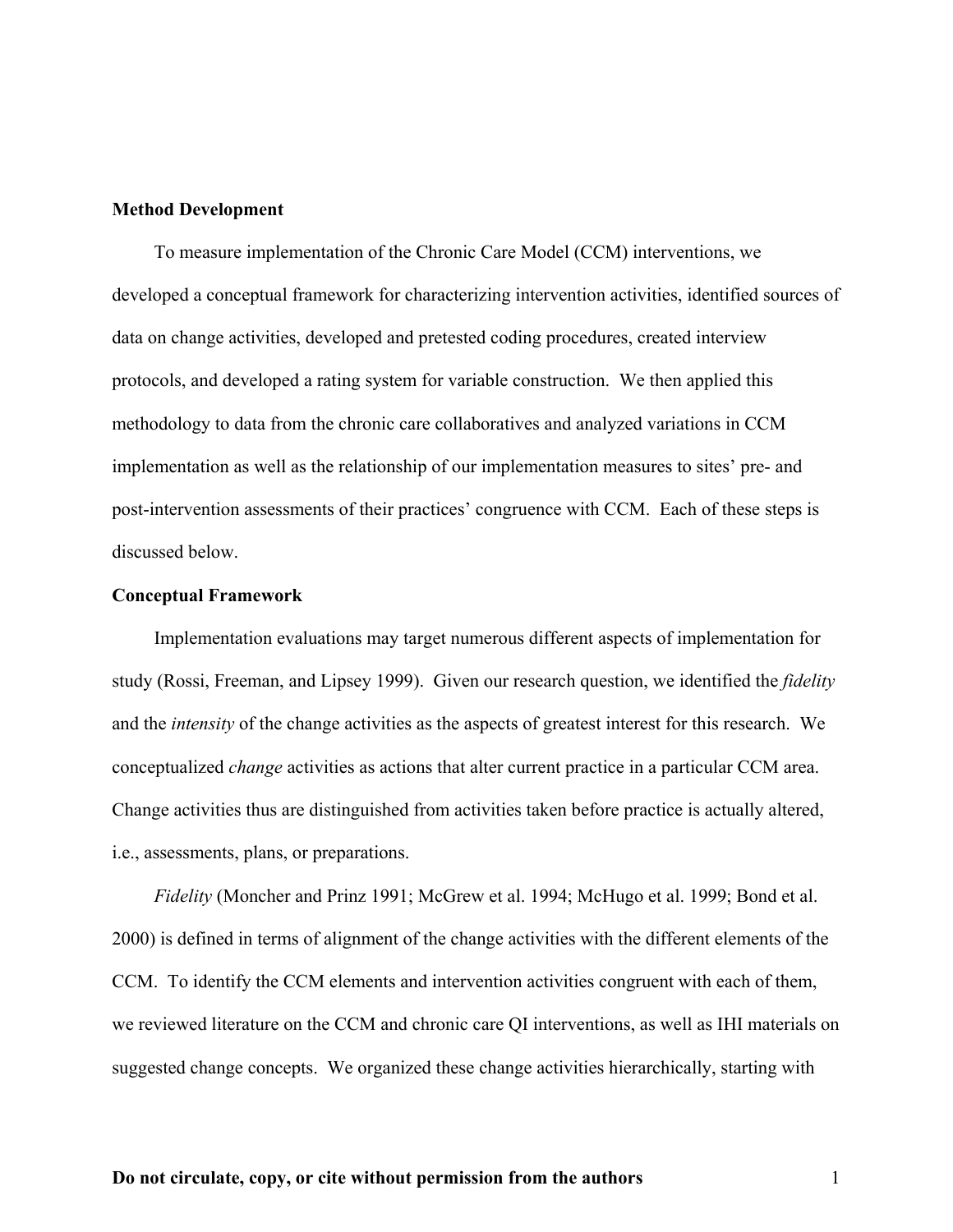the six main CCM elements and branching into three levels of detail. The six main CCM elements (ICIC 2003a) include:

- delivery system redesign (changes in the organization of care delivery),
- self-management support strategies (efforts to increase patients involvement in their own care),
- decision support (guidelines, education, and expertise to inform care decisions),
- information systems (changes to facilitate use of information about patients, their care, and their outcomes),
- community linkages (activities increasing community involvement), and
- health system support (leadership, practitioner, and financial support).

This categorization scheme, presented in the left-hand column of Table A1, formed the basis for assessing the alignment of intervention change activities with CCM elements.

The intensity of implementation is emerging as a concept in QI intervention evaluation (Montori et al, 2002; Wickizer et al. 1998; Shortell et al. 1995). To assess implementation intensity, we considered both the *quantity* and the *depth* of the intervention activities. Quantity is measured as simple counts of activities. What constituted an activity could vary from one organization's report to another's, however, so some measure of the likelihood of the impact of the changes or their leverage towards improving chronic care was sought. We termed this concept the "depth" and operationalized it through qualitative rating criteria that will be described further under Implementation Intensity Measures below. Figure 1 illustrates that each change activity or action is conceptualized as related to the CCM via three levels of detail and to implementation intensity through its contribution to the quantity of changes and through the rating of the depth of change it represents.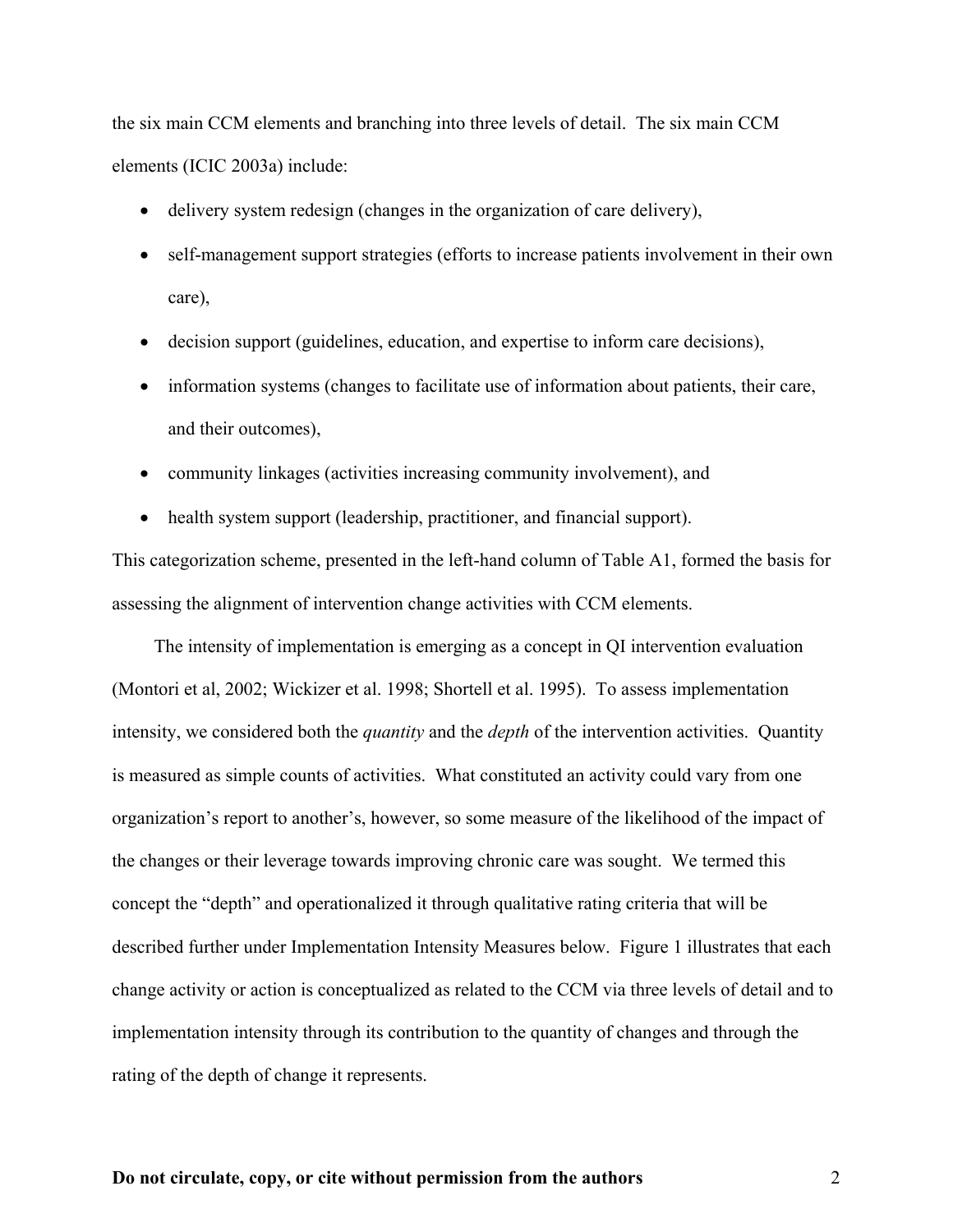## **Data Sources for Coding**

Our primary sources of data on intervention change activities were organization documents and interviews. As part of their collaborative participation, sites submitted monthly reports to the collaborative facilitators for review and feedback. Called "Senior Leader" reports, these documents were reviewed by the organizations' senior leaders and included brief descriptions of the small rapid cycle changes implemented each month. While their external and internal scrutiny lent credibility to these reports as sources of valid information on the organizations' change actions, we verified much of the information through interviewing each organization's team leader(s). We also supplemented these report and interview data with materials the sites presented at the National Congress (the concluding session of the collaborative).

The total number of monthly progress reports actually submitted by organizations varied. The organizers of all three collaboratives asked organizations to submit monthly monthly progress reports, including one summary report toward the end of the collaborative, in which organizations listed all change activities undertaken to date. We coded all monthly progress reports (up to 13 per organization) submitted by participants in the one regional and one national collaborative. To conserve resources, only the summary monthly progress report and subsequent reports were coded for the other national collaborative. We examined the comparability of these two approaches by independently coding reports from 14 sites using both methods and utilizing regression analysis to test their relationship. We found that the results from the two methods were linearly related. (Number of change activities identified from full coding  $= 15.982 + 0.995$ (number of change activities identified from summary coding).) Given this undercount of change activities identified by the summary coding method, we report the quantity of change activities separately for the two methods.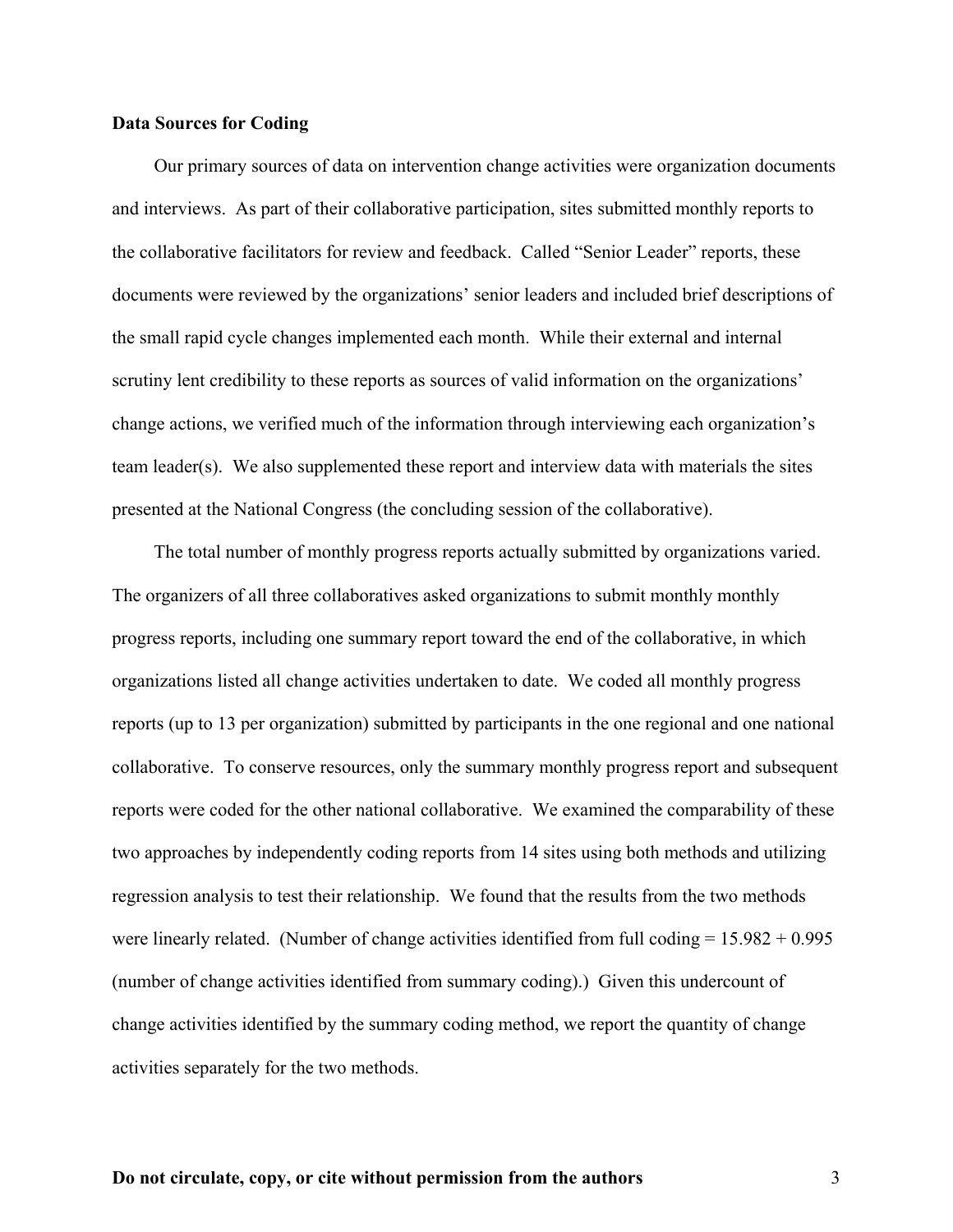## **Coding Protocol**

Each reported change activity was assigned two codes. The first code designated the CCM category the change targeted (at the lowest level of the categorization scheme presented in Table A1). Figure 1 illustrates a coding path for an intervention activity identified at the first and most general level as redesign of the delivery system. At level 2, a determination was made of the aspect of the delivery system targeted by the particular change activity (care management roles, team practice, care coordination, proactive follow-up, planned visits, or the visit system itself). Level 3 allowed for further characterization of that particular aspect. As the example in Figure 1 shows, a delivery system redesign change that targeted the visit system could be further identified as one that relocated a service, streamlined the appointment process, coordinated scheduling with other providers, facilitated back-to-back scheduling, provided home visits, provided phone visits, or provided group visits. Each reported activity then received a second code indicating whether it appeared to represent an *active change*, a *plan or preparation* for such change, or a *repeated* report of an earlier entry.

Two members of the evaluation team (MP, SW) worked together to pilot-test coding the descriptions of improvement cycles in an initial subset of monthly progress reports ( $n = 28$ ) using the coding tree. We iteratively revised the coding tree during this pilot period to better reflect the improvement activities and resolve coding discrepancies. To increase the validity and reliability of the coding process, we next distributed copies of the coding tree and a randomly selected 10% sample of monthly progress reports to two members of ICIC (JS, AB), as well as to the two evaluation team members. These four coders independently coded the activity descriptions in these reports and subsequently met to discuss coding discrepancies. A simplified coding tree and an initial set of coding decision rules resulted. The same four individuals then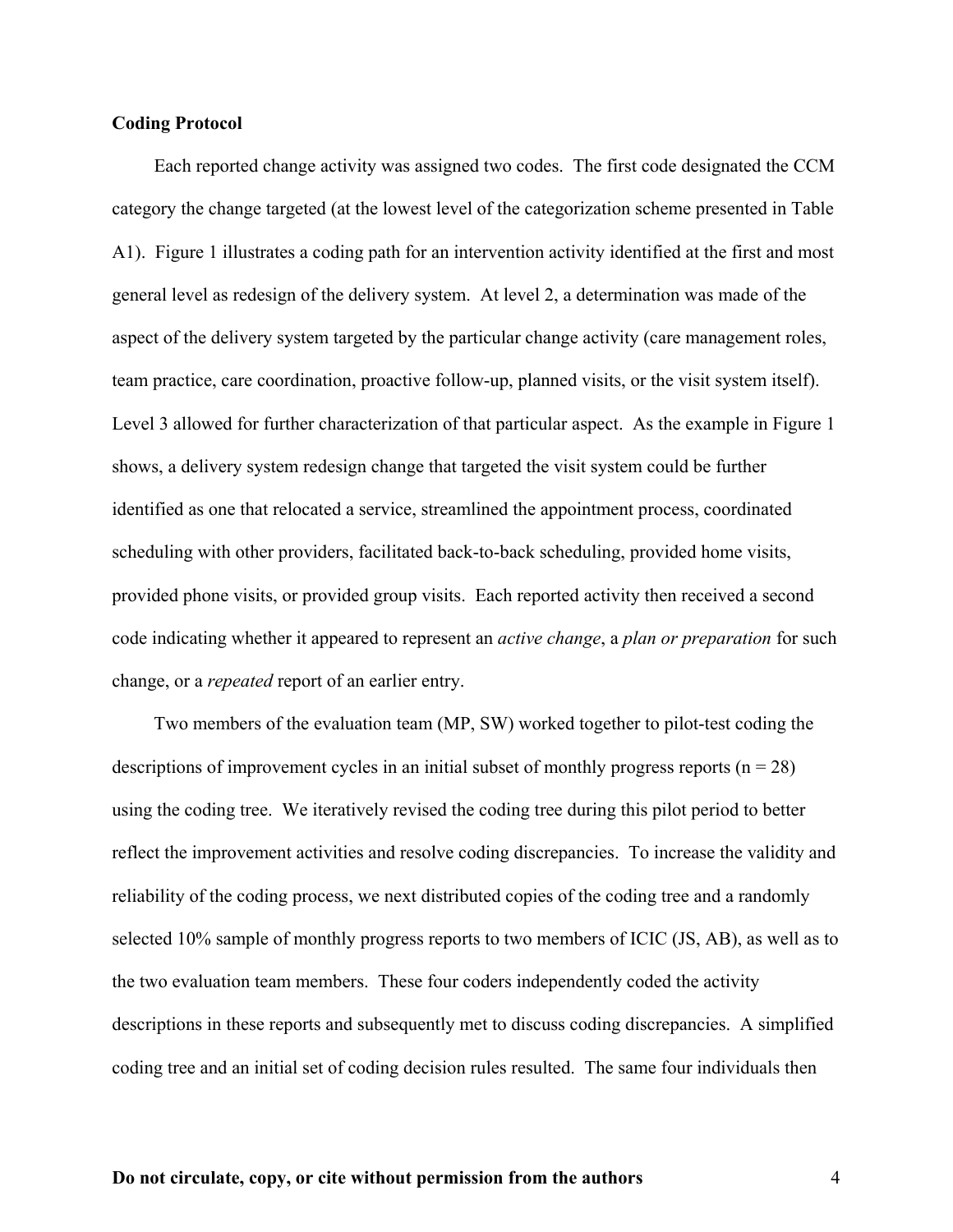coded another 10% sample of reports to pilot the simplified coding tree and the decision rules. The four coders agreed 60% of the time on the first level of coding prior to discussion. Agreement on lower levels was higher, but limited to those activities that were uniformly coded at the first level. Agreement exceeded 90% following discussion. The coding tree was revised and the decision rules expanded as we resolved discrepancies.

To maximize reliability, the two-member evaluation team decided to have two individuals individually code all monthly progress reports and discuss all discrepancies. A research assistant was trained to participate in the coding (along with MP and SW) and decision rules were clarified. A subsequent reliability check found agreement to be greater than 80% before discussion and 100% following discussion.

The text from the monthly progress reports describing the change activities and the assigned codes were entered into Nvivo, a qualitative research software program. We reviewed the materials the sites presented at their final collaborative session for any mention of activities not included in the monthly progress reports. Such activities were coded and entered in NVivo with the Monthly progress report coding.

NVivo was used to generate a draft log of all CCM change activities for each site. Two members of the evaluation team members reviewed each log for the coding consistency and accuracy. All problems were discussed and corrections agreed upon by the two members. Questions that could not be resolved by coders at this stage were compiled for follow-up during subsequent telephone interviews with team leaders at each site.

## **Exit Interview Protocol**

We conducted exit interviews with each organization's team leader(s) to clarify and verify our understanding of that site's intervention activities. Prior to each interview, we sent the site a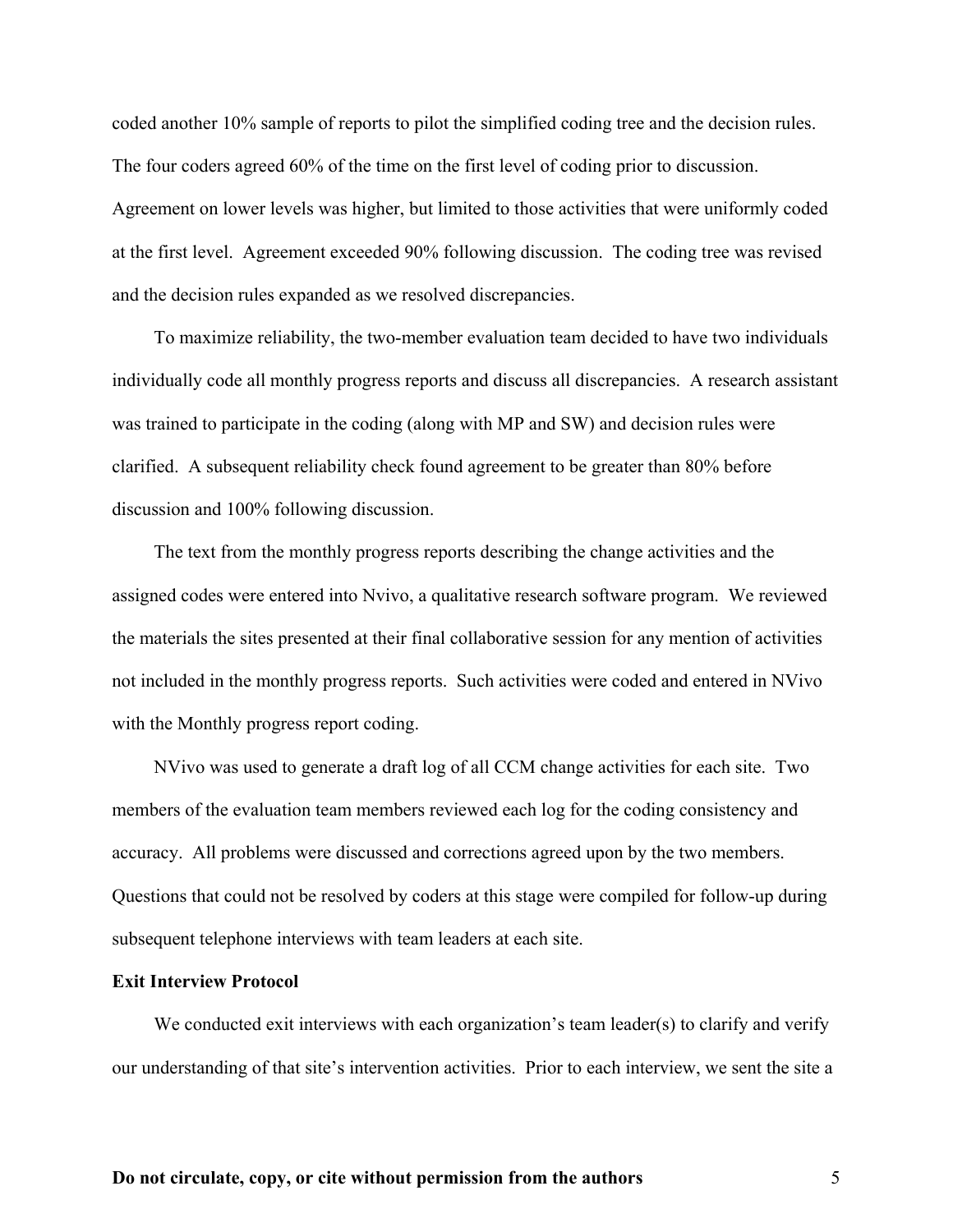copy of our draft log of their change activities. This log included all active change activities we had identified for that site, any planned activities for which we had been unable to identify a subsequent action, and our questions about that organization's intervention efforts. The cover letter accompanying this log asked the team leader to review the log of activities for possible omissions and misinterpretations and to be prepared to answer the site-specific questions.

At least two RAND researchers participated in all phone interviews. In each, we addressed the site-specific questions listed on that site's log and asked about any possible omissions or misinterpretations of their intervention activities. We additionally asked general questions about the 1) major successes of their collaborative effort, 2) major barriers or resistance in implementing the CCM efforts and how these were addressed, 3) continuation and spread of the CCM efforts, and 4) site procedures for writing and reviewing the monthly progress reports.

## **Data Management and Reduction**

Immediately following the interview, we incorporated the new data into that site's NVivo log of change activities. Depending on their content, the interview data were attached to a specific change activity or included in an overview section at the end of the log. When necessary, change activities were recoded based on the clarification provided in the interview. (Most recoding involved the classification of activities as planned or active changes.) Logs of the intervention activities, presented in self-reported text and categorized within the CCM coding tree, thus were completed for each organization. To facilitate review and analysis, these data were summarized across sites in tabular form as well.

#### **Implementation Intensity Measures**

Since our focus is on the CCM changes implemented, and not the decision-making process leading up to these changes, we limited these analyses to the reported activities that constituted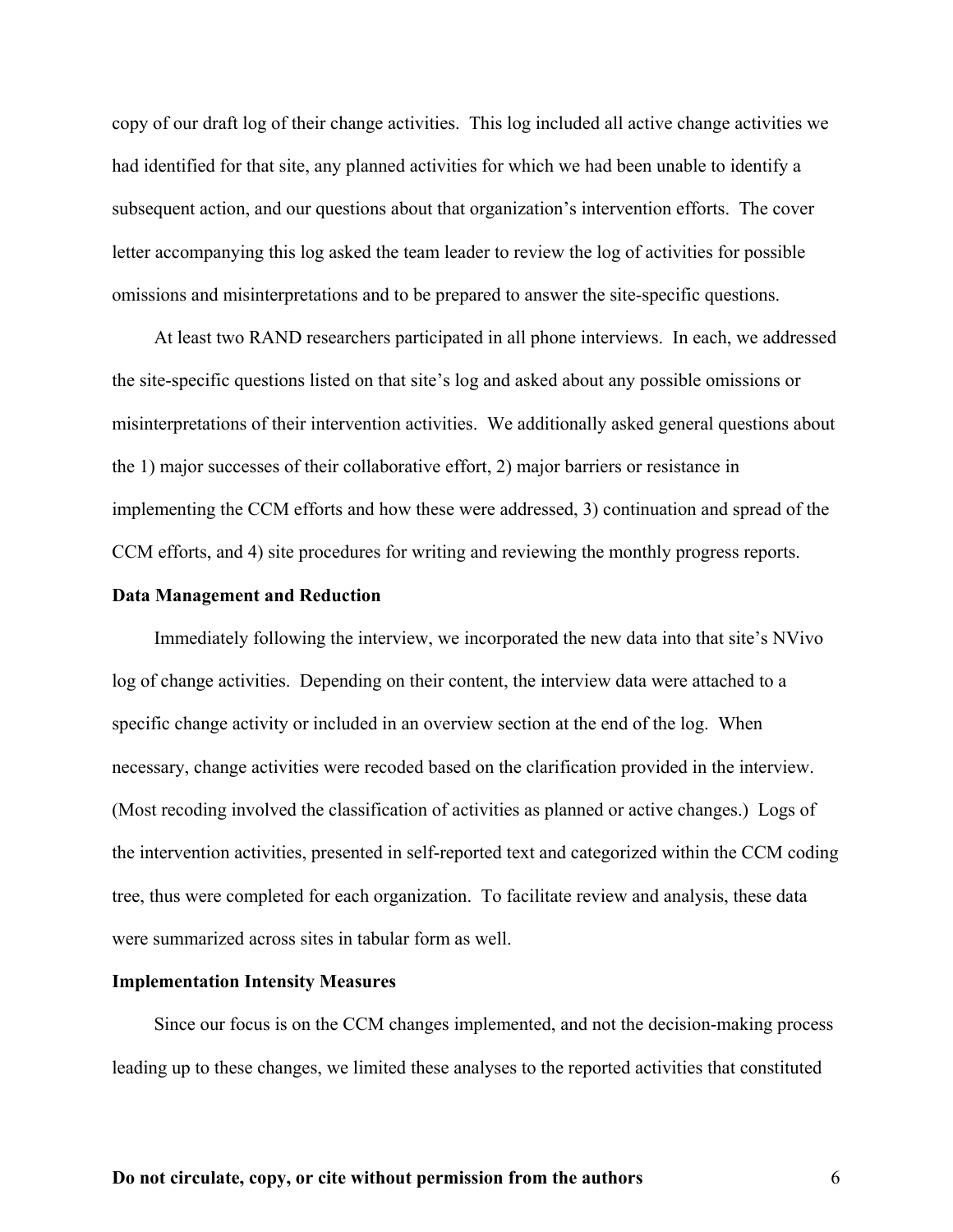actual changes in systems or practices and excluded planning activities that did not culminate in change during the collaborative (e.g., discussion of alternative patient education materials that did not result in new materials being made available to patients). We created two indicators of CCM implementation intensity at each of the second levels of the CCM coding tree: 1) the total count of the organization's change activities in that CCM category and 2) a qualitative rating of the depth of the change on a 0-2 scale. Both can be aggregated to create summary change count and depth variables at the first levels of the coding tree (six main CCM elements) and for a CCM characterization as a whole.

To create the implementation depth variables, we rated the site's change activities as one of three levels of depth:  $2 =$  change activity likely to have impact according to CCM theory,  $1 =$ some change activity (but not characterized as likely to have impact), or  $0 =$  no change activity in that CCM area. The depth assignment of 2 was made according to predefined criteria, grounded in CCM theory and specific to the CCM element addressed. We developed these depth criteria based on materials distributed to the participants in the chronic care collaboratives, our notes from collaborative sessions, review of the CCM literature, and input from researchers and QI facilitators with extensive CCM expertise. These criteria, presented in the right-hand column of Table A1, specify characteristics of change activities that the CCM posits as likely to have impact on practice and outcome for each CCM element.

#### **Assessment of Chronic Illness Care (ACIC) Data**

We compared the implementation intensity measures with data from sites' own assessments of the degree to which their current practices were congruent with the CCM. As part of their collaborative participation, sites were asked to complete the Assessment of Chronic Illness Care (ACIC) survey instrument (Bonomi et al. 2002; ICIC 2003b), once at the beginning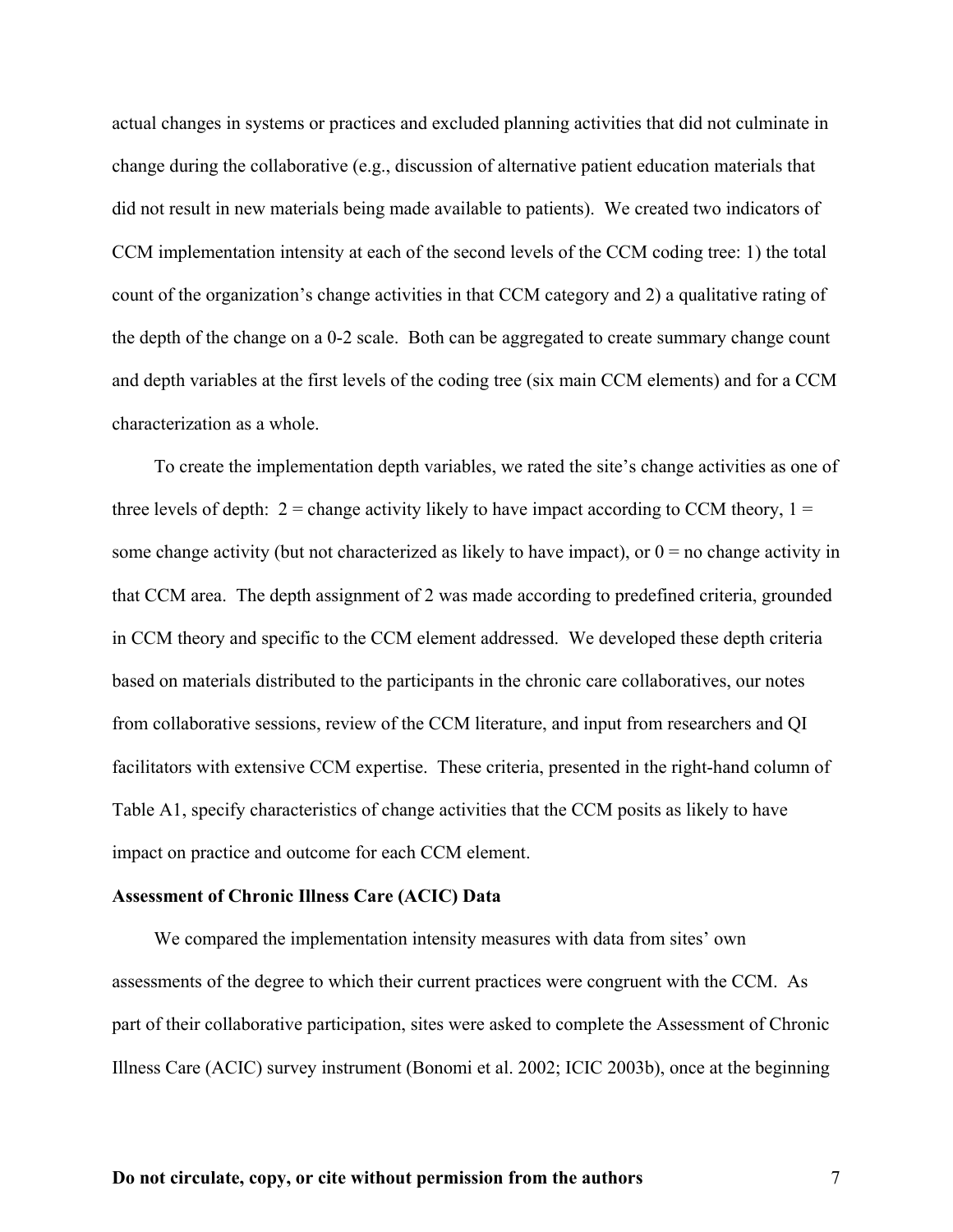of the collaborative (baseline) to identify areas for improvement and again towards the end of the collaborative (follow-up) to assess their progress. The ACIC was designed to help organizations evaluate how well they were providing care for chronic conditions in each of the areas of the CCM. Baseline and follow-up ACIC scores were derived and the difference of the two scores was computed for each CCM element for each site. Two ACIC items were moved to a different category in the analyses to better correspond to the ICICE categorization.<sup>1</sup> These baseline and follow-up ACIC scores were available for 33 (79%) of the study sites.

## **Analysis**

Descriptive statistics were used to examine variations in implementation intensity within CCM categories and among sites. Additionally, one sample t-test and an approximate F-test<sup>2</sup> were used to evaluate whether the counts and the depth ratings were statistically the same for all 42 sites. Pearson correlation coefficients were used to study the relationships 1) between the two implementation intensity measures and 2) between the implementation measures and the ACIC scores.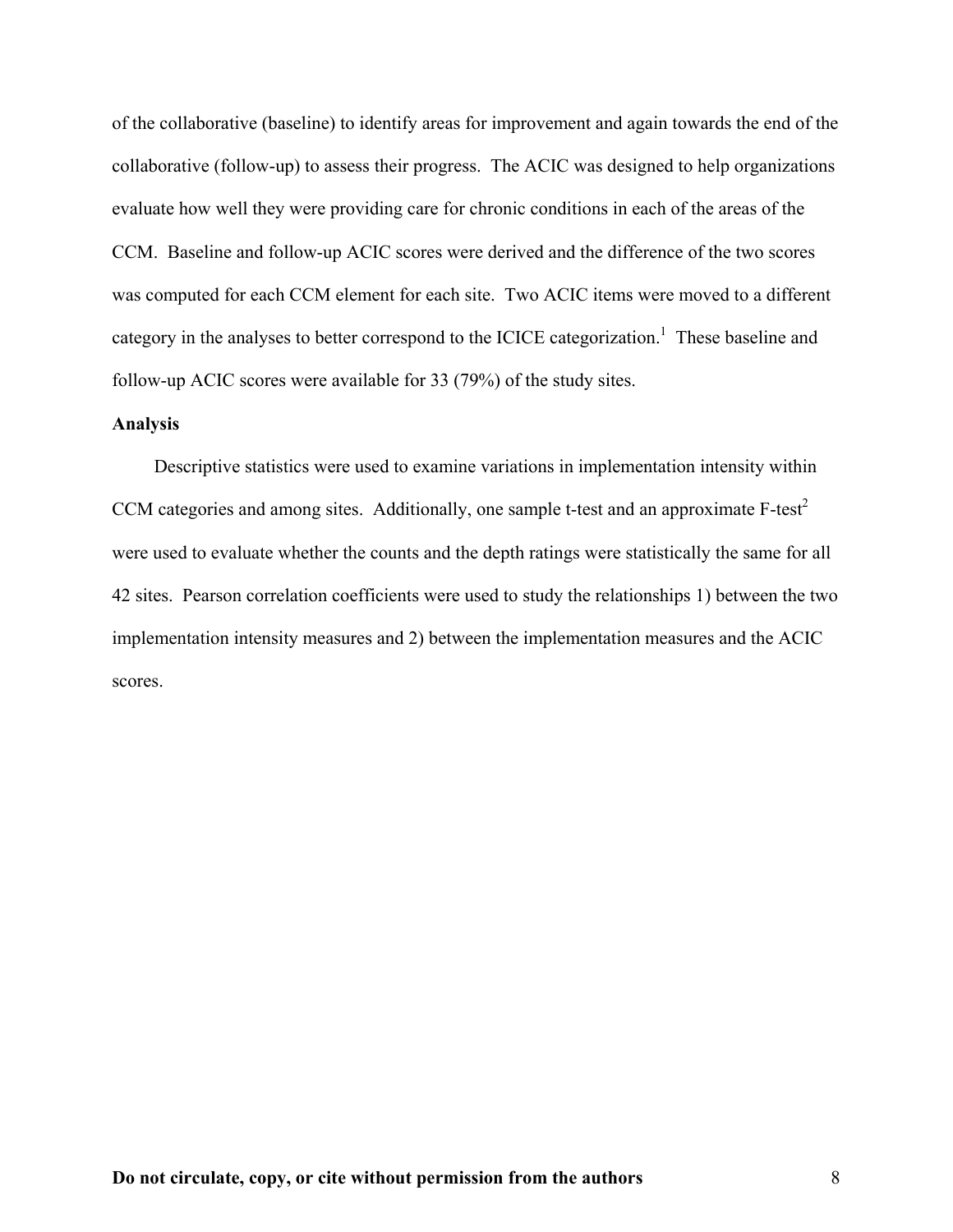## **NOTES**

1. The items on patient treatment plans and informing patients about guidelines were moved

to the Self-Management Strategies category.

2. The following analytic method was used to compare depth ratings:

#### **Background**

There are  $K = 17$  groups (practices) and a total of 23 outcome measures, each scored 0, 1, or 2. These are structured into  $J = 6$  sets and each set has  $I_i$  items (for example,  $I_1 = 6$ ). We want to evaluate whether the items responses are statistically the same for all groups.

#### **Notation**

 $P_{vijk}$  = the probability of obtaining outcome  $v$  (= 0, 1 or 2) for item *i* in set *j*, group *k*.  $Z_{vijk}$  = indicate the score obtained  $v$  (= 0, 1 or 2) for item *i* in set *j*, group *k*. For each (*i, j, k*) only one of  $Z_{0ijk} Z_{1ijk} Z_{2ijk}$  takes the value 1; the others are 0.

 $S_{ijk} = Z_{1ijk} + 2 \times Z_{2ijk}$  is the score from item (*ijk*).  $S_{\text{th}}$  = The total score for set *j* in group *k*.

 $S_{\text{H+}k} = T_k$ , the total score for group *k*.

## **Assess the variance of the** *Tk*

We want to compare the sample variance of  $T_k$  to that predicted from the null hypothesis that the probabilities do not depend on group (on *k*):

$$
H_0: p_{vijk} \equiv p_{vij} \text{ for all } k
$$

Compute the sample variance of the  $T_k$ :

$$
\hat{V} = \frac{1}{K-1} \sum_{k} (T_k - \overline{T})^2 ,
$$

where  $\overline{T}$  is the sample mean of the  $T_k$ .

Compute the estimated probabilities under  $H_0$ :

$$
\hat{p}_{\text{vij}} = \frac{Z_{\text{vij+}}}{K}
$$

Compute the variance of  $T_k$  under  $H_0$ :

$$
V_{H_0} = \sum_{ij} \left[ \hat{p}_{1ij} \left( 1 - \hat{p}_{1ij} \right) - 4 \hat{p}_{1ij} \hat{p}_{2ij} + 4 \hat{p}_{2ij} \left( 1 - \hat{p}_{2ij} \right) \right]
$$
(1)

Compare the estimated and predicted variance:

$$
Ratio = \frac{\hat{V}}{V_{H_0}}
$$
 (2)

## **Do not circulate, copy, or cite without permission from the authors** 9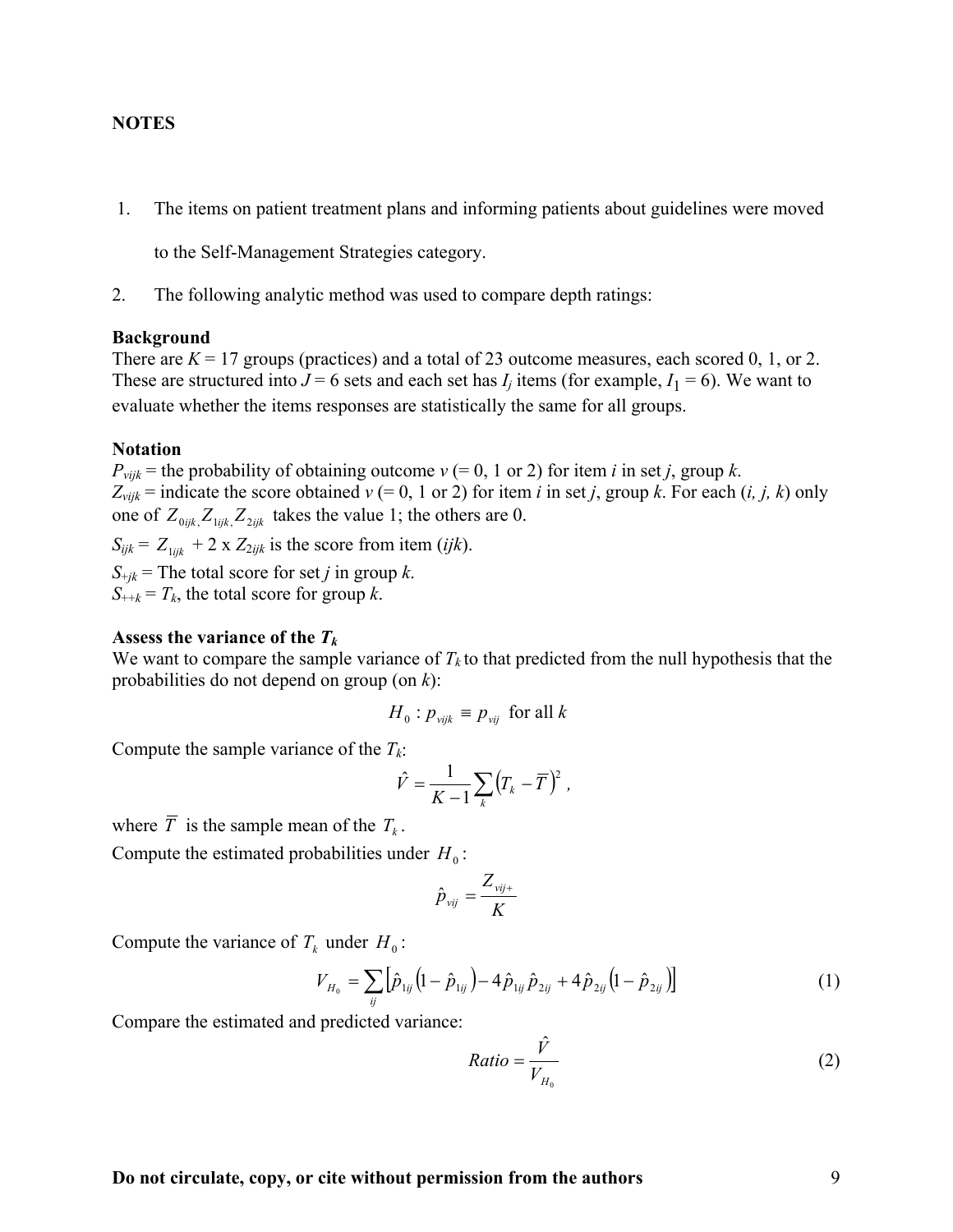## **Perform statistical test**

Use an approximate test to compare (2) to an  $F_{(K-1),(dendf)}$  critical value, where the denominator *dendf* =  $(K-2)(23) = 15 \times 23 = 345$ .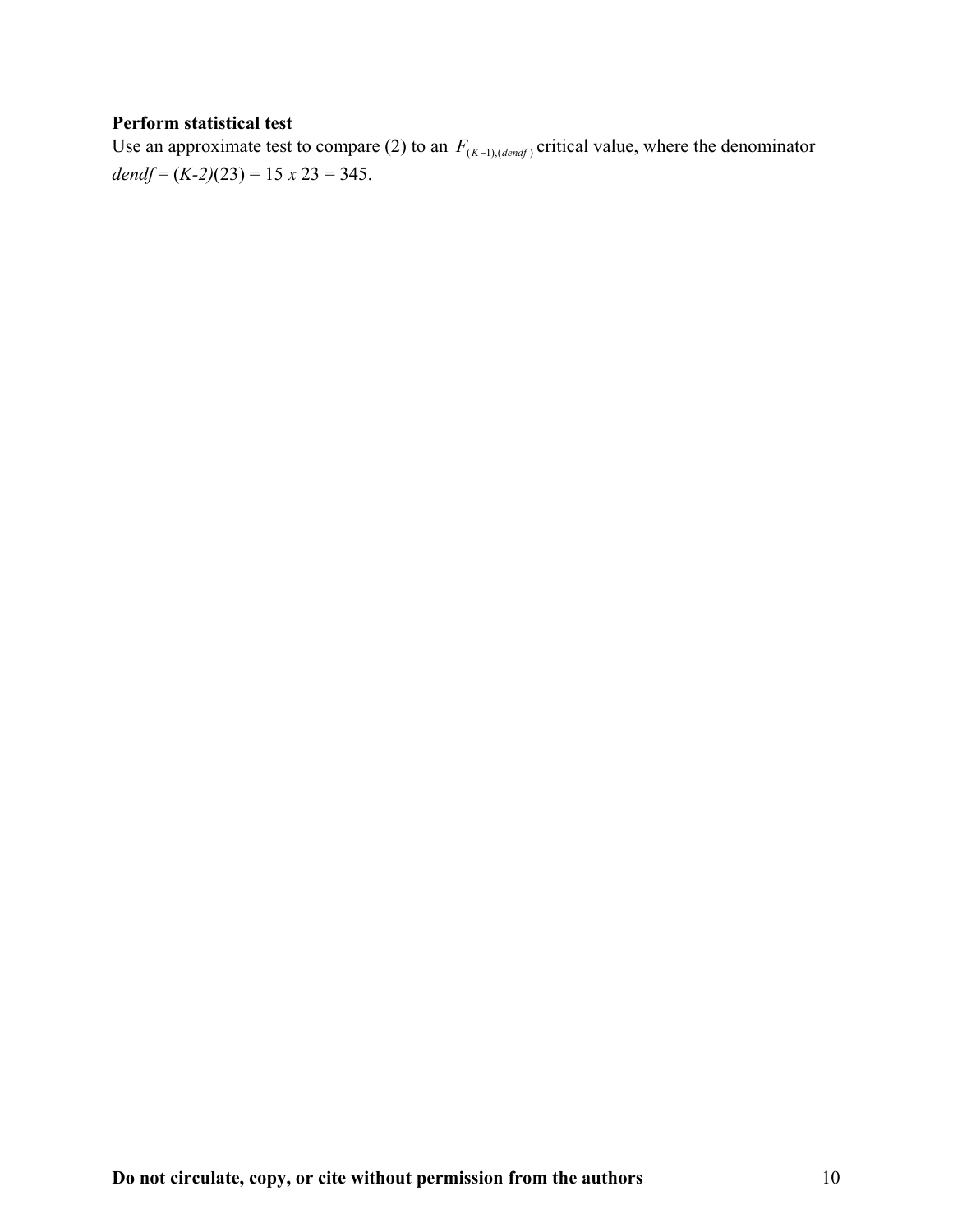| <b>CCM Elements</b>                                                                                                                                                                                                                                                      | Criteria for Implementation Depth Rating of 2*                                                                                                       |
|--------------------------------------------------------------------------------------------------------------------------------------------------------------------------------------------------------------------------------------------------------------------------|------------------------------------------------------------------------------------------------------------------------------------------------------|
| I. Delivery system redesign                                                                                                                                                                                                                                              |                                                                                                                                                      |
| A. Care management roles:<br>1. Increase physicians' role for care<br>management<br>2. Increase non-physician's role for care<br>management.<br>3. Increase existing care managers' role.<br>4. Specify a new role of care<br>management to a non-physician.<br>5. Other | A. Substantial system change to support care<br>management (e.g., new care manager role, standing<br>order for non-physicians).                      |
| B. Team practice:<br>1. Specify practice team.<br>2. Specify practice team activities<br>3. Other                                                                                                                                                                        | B. A practice team change $-$ i.e., a change to make<br>patients' care delivered through a team process.                                             |
| C. Care delivery/coordination:<br>1. Coordinate care/communication<br>among providers and/or across settings.<br>2. Delegate care from physician to non-<br>physician.<br>3. Other                                                                                       | C. Improved continuity of care delivery through<br>systematic communication, standardization, or<br>coordination.                                    |
| D. Proactive follow-up:<br>1. Follow-up with patients for<br>scheduling, reassessment, or treatment.<br>2. Coordinate/consult with other<br>providers.<br>3. Other                                                                                                       | D. Follow-up appears to include self-management<br>support processes and/or be ongoing over an<br>extended period of time.                           |
| E. Planned visit<br>1. Plan/structure processes to be<br>performed during visit<br>2. Prepare for the visit in advance (e.g.,<br>soliciting tests, reviewing data)                                                                                                       | E. Systematized preparation for planned patient visit<br>(e.g., made patient data available in advance,<br>structured processes through forms, etc.) |

**Table A1. CCM Implementation Measurement**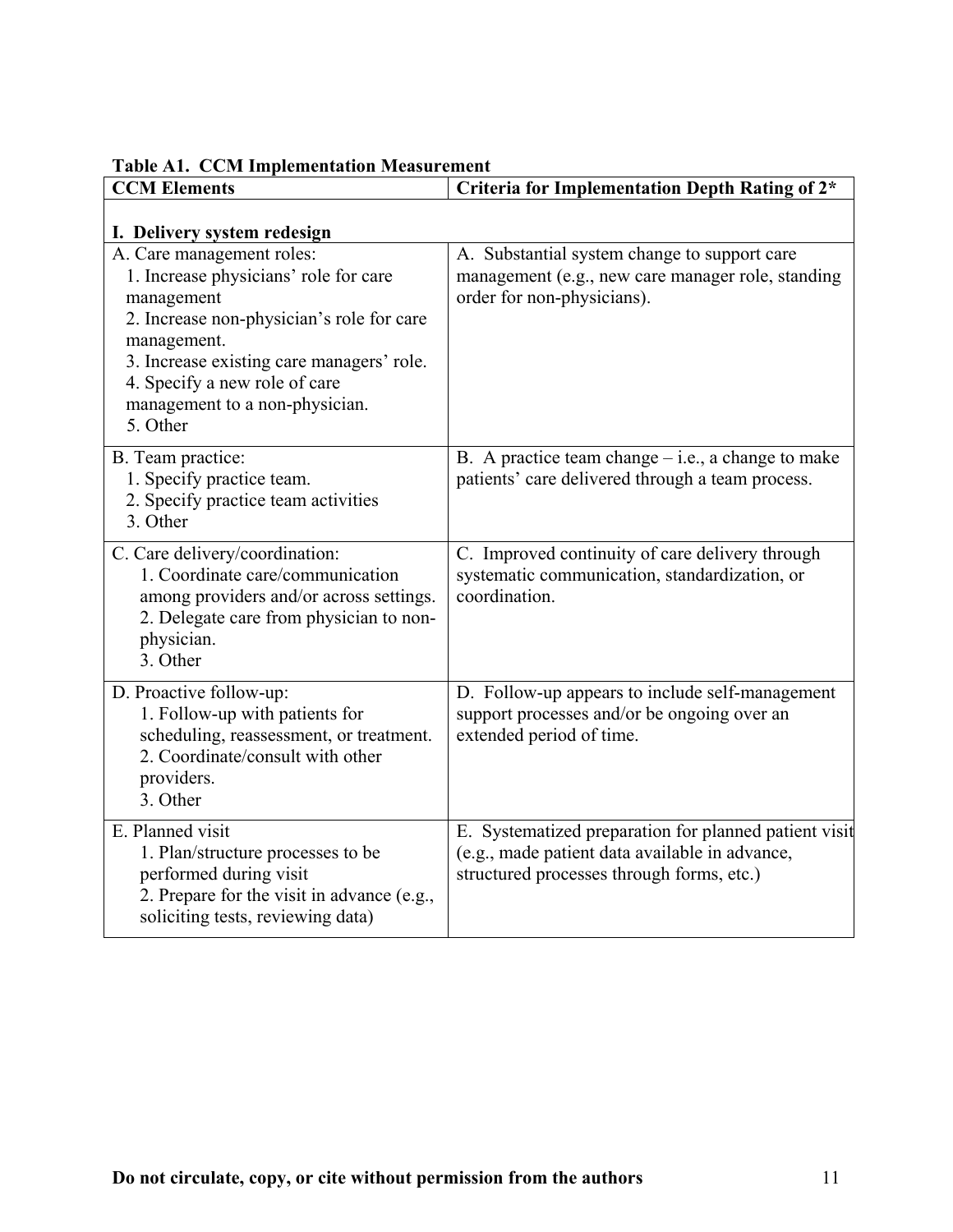| F. Visit system change<br>1. Provide group visit.<br>2. Provide phone visit.<br>3. Provide home visit.<br>4. Provide back-to-back scheduling<br>5. Coordination/schedule appointments<br>with other providers.<br>6. Streamline appointment system.<br>7. Relocate service.<br>8. Other                                                                                                                           | Facilitated patients seeing multiple providers in a<br>single visit (e.g., group visits, back-to-back<br>scheduling) and visits included some clinical<br>process; or added/expanded home visits. |
|-------------------------------------------------------------------------------------------------------------------------------------------------------------------------------------------------------------------------------------------------------------------------------------------------------------------------------------------------------------------------------------------------------------------|---------------------------------------------------------------------------------------------------------------------------------------------------------------------------------------------------|
| II. Self-management strategies                                                                                                                                                                                                                                                                                                                                                                                    |                                                                                                                                                                                                   |
| A. Patient education<br>1. Education materials provided.<br>2. Person-to-person education provided<br>(including in-person, telephone, group<br>classes).<br>3. Referral provided.<br>4. Other                                                                                                                                                                                                                    | A. Expansion of person-to-person education<br>(sustained over a period of time, i.e., not just 1 or 2)<br>sessions).                                                                              |
| B. Patient activation/psychosocial support<br>1. Use motivational interviewing<br>techniques<br>2. Prepare patient for clinical visit (e.g.,<br>questions or preview of issues).<br>3. Apply other specific behavior change<br>strategies to assist self-management.<br>4. Provide psychosocial support<br>(include support group)<br>5. Tailor self-management strategies to<br>individual patients.<br>6. Other | B. Application of specific activation strategy (e.g.,<br>support group, motivational interviewing, preparing<br>patient for visit).                                                               |
| C. Self-management assessment<br>1. Assess readiness to self-manage<br>2. Assess self-management skills and<br>needs                                                                                                                                                                                                                                                                                              | C. Regular or comprehensive assessment and<br>documentation of self-management readiness<br>and/or needs.                                                                                         |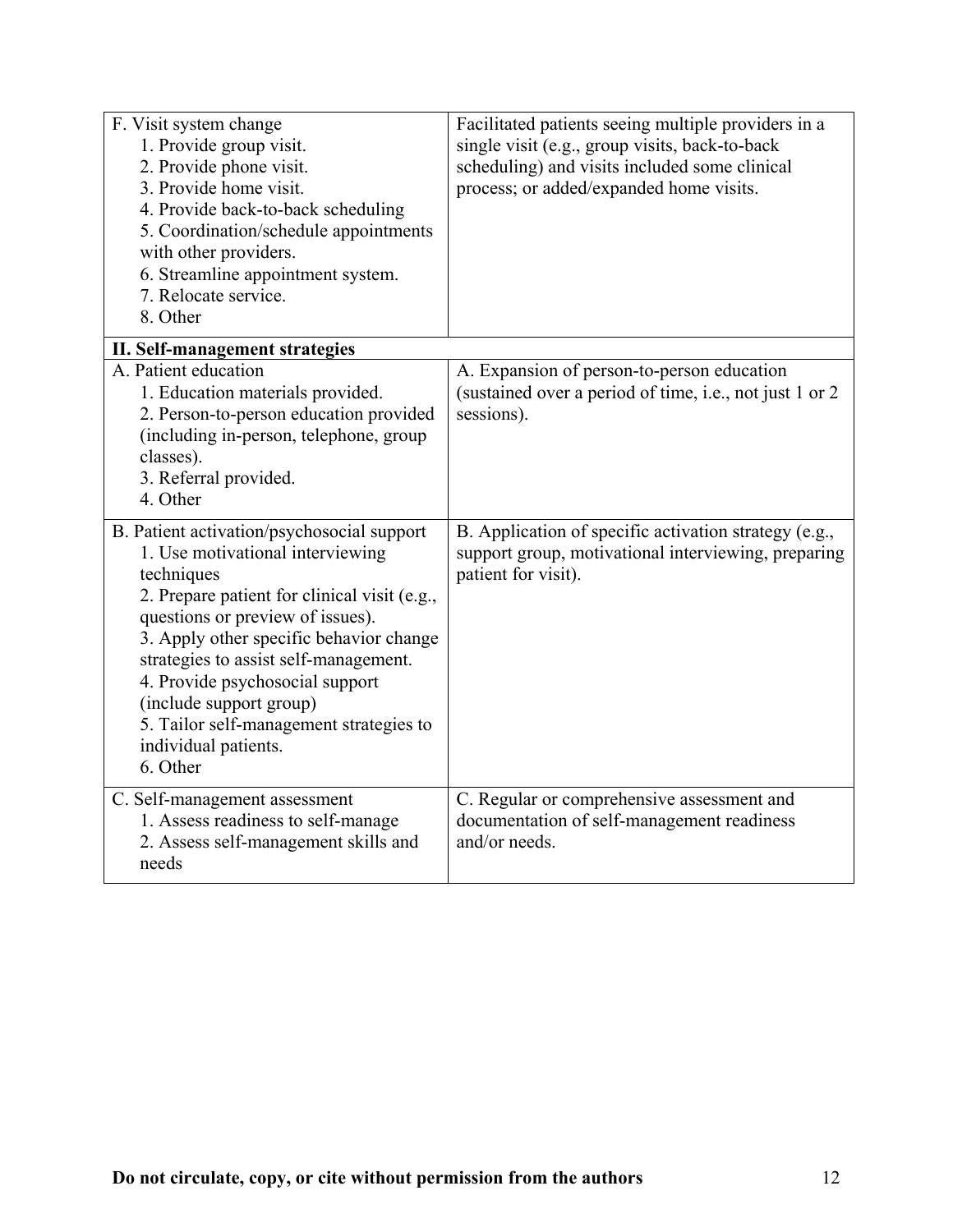| D. Self-management support<br>1. Offer self-management guidance<br>(e.g., cooking classes, label reading).<br>2. Provide self-management tool (e.g.,<br>weight log, weight scale, CHF<br>calendar, reminder).<br>3. Collaborate with other provider<br>resources to provide self-management                                                                                                                                                                                  | D. Offered multiple self-management resources<br>(tools, exercise program, or financial help with<br>meds).                          |
|------------------------------------------------------------------------------------------------------------------------------------------------------------------------------------------------------------------------------------------------------------------------------------------------------------------------------------------------------------------------------------------------------------------------------------------------------------------------------|--------------------------------------------------------------------------------------------------------------------------------------|
| support.<br>4. Offer patient incentives to improve<br>care and adhere to guidelines.<br>5. Other                                                                                                                                                                                                                                                                                                                                                                             |                                                                                                                                      |
| E. Collaborative decision making with<br>patients<br>1. Forms/prompts/tools for<br>collaboration provided (to provider<br>and/or patient).<br>2. Patient participates in defining<br>problems.<br>3. Patient preferences for treatment<br>solicited.<br>4. Patient participates in planning<br>(action plan, targets, priorities,<br>contracts) over and above stating<br>treatment preferences.<br>5. Patient participates in evaluating<br>progress and goals.<br>6. Other | E. Effort to institutionalize patients having a central<br>role in determining their care (e.g., through flow<br>sheets or prompts). |
| F. Guidelines available to patients<br>1. On routine basis (e.g., through<br>patient education materials or in<br>organization publications)<br>2. On patient request.                                                                                                                                                                                                                                                                                                       | F. Appears likely that guidelines include<br>recommendations for provider care as well as<br>patient care.                           |
| III. Decision support and expert system<br>A. Institutionalization of guidelines,<br>protocols, or prompts<br>1. Guide clinical decisions (e.g.,<br>diagnostics, therapy).<br>2. Guide self-management support<br>(e.g., patient activation, education).<br>3. Guide individualized care planning.<br>4. Guide other care management<br>activities (e.g., planned visit, follow-up).<br>5. Guide coordination of care.                                                       | A. Computerized or linked to registry to enhance<br>use of guidelines/prompts at the point of decision.                              |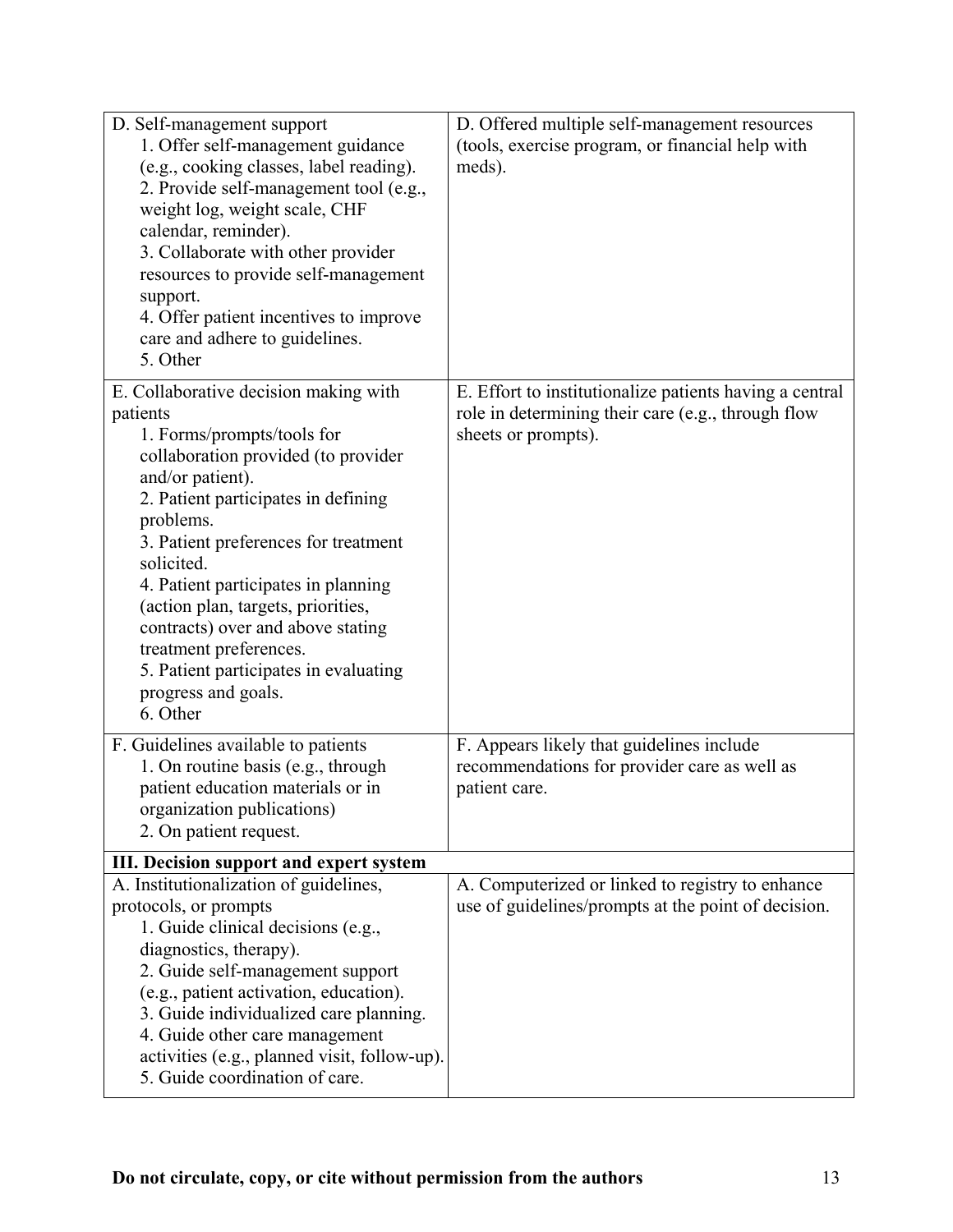| 6. Other                                                                                                                                                                                                                                                                                                                         |                                                                                                                                                                                      |
|----------------------------------------------------------------------------------------------------------------------------------------------------------------------------------------------------------------------------------------------------------------------------------------------------------------------------------|--------------------------------------------------------------------------------------------------------------------------------------------------------------------------------------|
| <b>B.</b> Provider education<br>1. Education materials provided.<br>2. Lectures, in-services, seminars, CME<br>courses<br>3. Academic detailing, individual visits.<br>Promotion by opinion leaders.<br>4. Other                                                                                                                 | B. Provided interactive learning/teaching to various<br>roles of providers to increase their skills in<br>delivering chronic care, or used academic detailing<br>or opinion leaders. |
| C. Expert consultation support<br>1. Facilitate specialty/expert<br>consultation on individual cases<br>2. Facilitate practice consultation by<br>experts                                                                                                                                                                        | C. Linkages with specialists to make expert support<br>and consultation readily available to primary care<br>clinician decision-making.                                              |
| <b>IV.</b> Information support                                                                                                                                                                                                                                                                                                   |                                                                                                                                                                                      |
| A. Patient registry system<br>1. Primarily for identification of patient<br>population.<br>2. Fuller registry system (includes<br>additional data, e.g., on risk, treatment,<br>or outcomes).<br>3. Other                                                                                                                        | A. Develop processes for use of the registry,<br>including designating personnel for data entry and<br>registry maintenance or linking to other existing<br>information systems.     |
| B. Use of information for care management<br>1. Implement/improve data support for<br>planned visit, care planning,<br>management, and/or reassessment.<br>2. Provide data collection tools.<br>3. Share data and or care plan with<br>other providers.<br>4. Provide reminders for care planning<br>and management.<br>5. Other | B. Provided additional information support for<br>individual patient care management, e.g., pre-visit<br>data, reminders.                                                            |
| C. Provision of performance data<br>1. Feedback of provider-specific data<br>2. Provide group/organization-specific<br>data for QI monitoring (e.g., outcome<br>measures).                                                                                                                                                       | C. Major effort to institutionalize feedback and use<br>of performance data to improve chronic care.                                                                                 |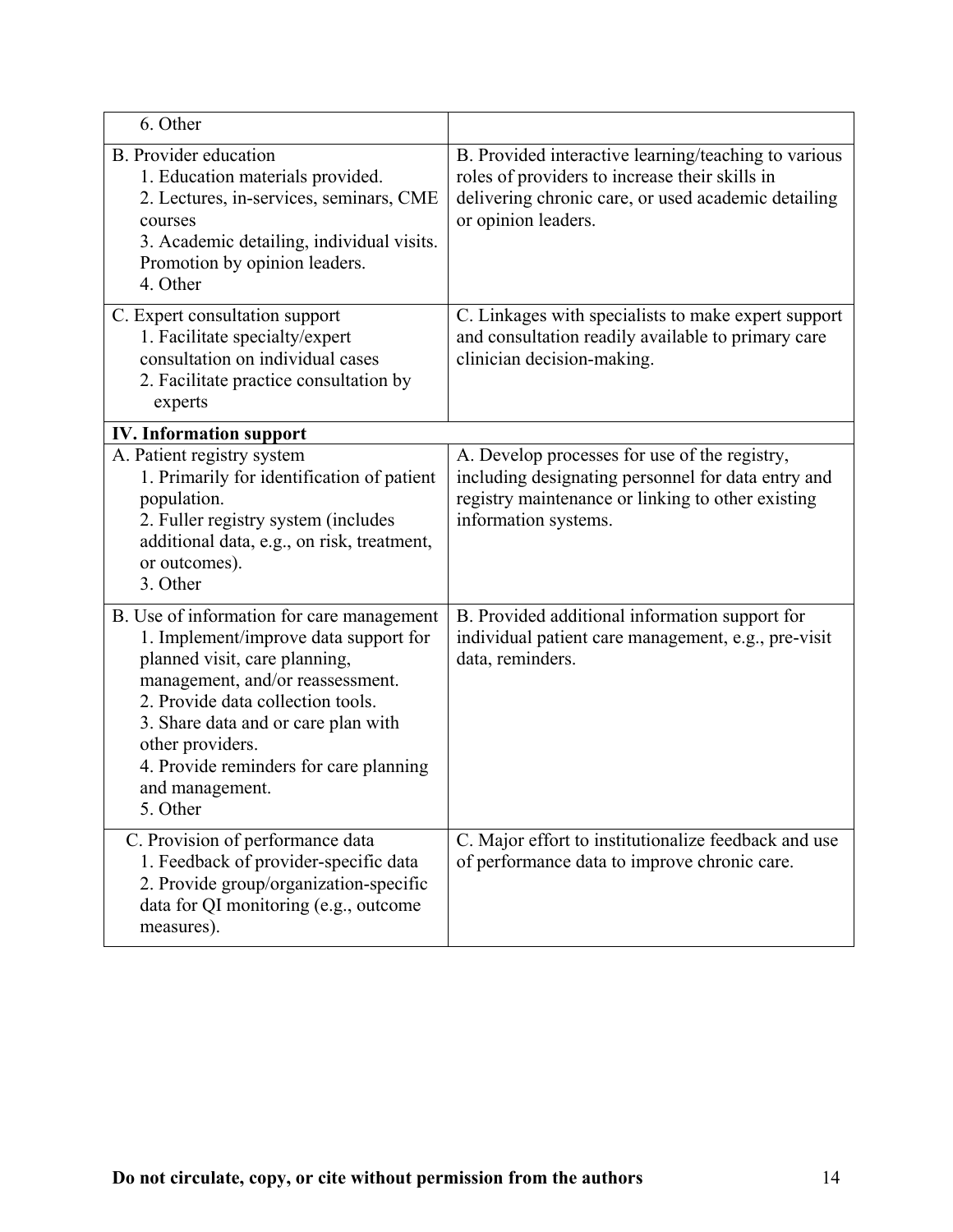| <b>V. Community linkages</b>                                                                                                                                                                                                                                                                       |                                                                                                                       |
|----------------------------------------------------------------------------------------------------------------------------------------------------------------------------------------------------------------------------------------------------------------------------------------------------|-----------------------------------------------------------------------------------------------------------------------|
| A. For patients<br>1. Provide information on or refer to<br>community resources to support patient<br>needs.<br>2. Seek community resources or<br>collaborate with community to meet<br>patient/population needs.<br>3. Provide services or program for<br>members at community level.<br>4. Other | A. Obtained resources or services for patients<br>through community.                                                  |
| B. For community<br>1. Provide services or program for<br>community.<br>2. Collaborate with community to meet<br>community needs.<br>3. Other                                                                                                                                                      | B. Linkage helped make available additional<br>resources or services (over and above education).                      |
| VI. Health systems support<br>A. Leadership support<br>1. Acquire leadership support for<br>chronic care improvement.<br>2. Acquire resources for chronic care<br>changes.<br>3. Other                                                                                                             | A. Acquired financial resources for chronic care<br>changes.                                                          |
| B. Provider participation<br>1. Offer incentives to providers to<br>improve care and adhere to guidelines.<br>2. Acquire/increase providers'<br>participation to support chronic care<br>changes (e.g., marketing/buy-in).<br>3. Other                                                             | B. Offered incentives to providers to improve<br>patient care and adhere to guidelines.                               |
| C. Coherent system improvement<br>(including spread)<br>1. Coordinate chronic care<br>improvement with formal QI efforts.<br>2. Participate in IHI-type QI efforts.<br>3. Coordinate/communicate among<br>subsystems.<br>4. Spread QI successes.<br>5. Other                                       | C. Extensive spread within the larger health system<br>or integration of collaborative models into the QI<br>program. |

\*Change activities within the CCM element had to meet this definition to receive a depth rating of 2.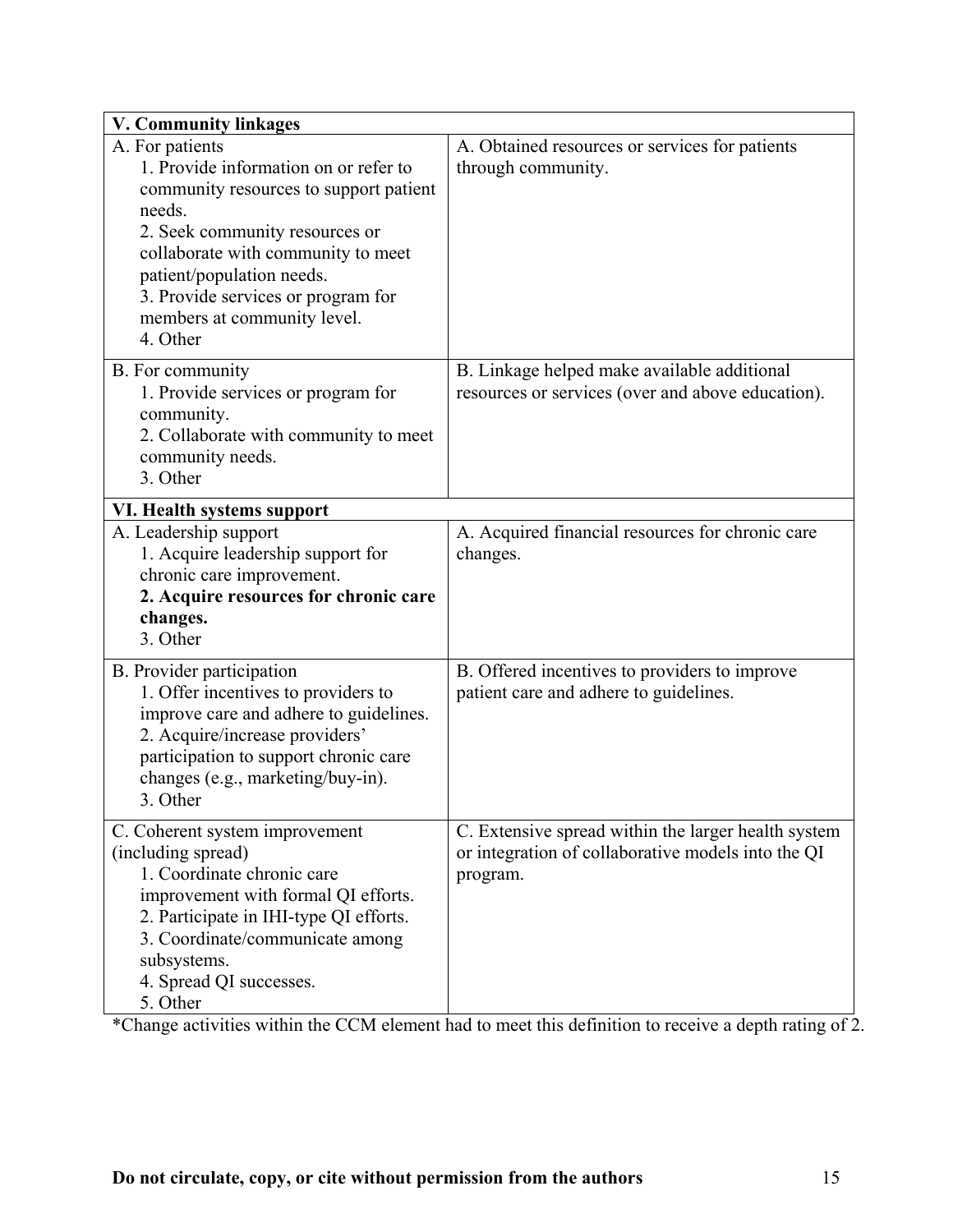## **REFERENCES**

- Bond, G. R., L. Evans, M. P. Salyers, J. Williams, and H. W. Kim. 2000. "Measurement of Fidelity in Psychiatric Rehabilitation." *Mental Health Services Research* 2 (2): 75-87.
- Bonomi, A. E., E. H. Wagner, R. E. Glasgow, and M. VonKorff. 2002. "Assessment of Chronic Illness Care (ACIC): A Practical Tool to Measure Quality Improvement." *Health Services Research* 37 (3): 791-820.
- Improving Chronic Illness Care (ICIC). 2003a. "Model Components: Overview of the Chronic Care Model" [accessed on February 12, 2003]. Available at:

http://www.improvingchroniccare.org/change/model/components.html.

- \_\_\_\_\_\_\_\_\_\_\_\_\_\_\_\_. (ICIC). 2003b. "The assessment of Chronic Illness Care (ACIC)" [accessed on February 12, 2003]. Available at: http://www.improvingchroniccare.org/tools/acic.html.
- McGrew, J. H., G. R. Bond, L. Dietzen, and M. Salyers. 1994. "Measuring the Fidelity of Implementation of a Mental Health Program Model." *Journal of Consulting and Clinical Psychology* 62 (4): 670-678.
- McHugo, G. J., R. E. Drake, G. B. Teague, and H. Xie. 1999. "Fidelity to Assertive Community Treatment and Client Outcomes in the New Hampshire Dual Disorders Study." *Psychiatric Services* 50 (6): 818-824.
- Moncher, F. J., and R. J. Prinz. 1991. "Treatment Fidelity in Outcome Studies." *Clinical Psychology Review* 11: 247-266.
- Montori, Victor M., Sean F. Dinneen, Colum A. Gorman, Bruce R. Zimmerman, Robert A Rizza, and Susan S. Bjornsen. 2002. "The Impact of Planned Care and a Diabetes Electronic Management System on Community-Based Diabetes Care." *Diabetes Care* 25 (11): 1952- 1957.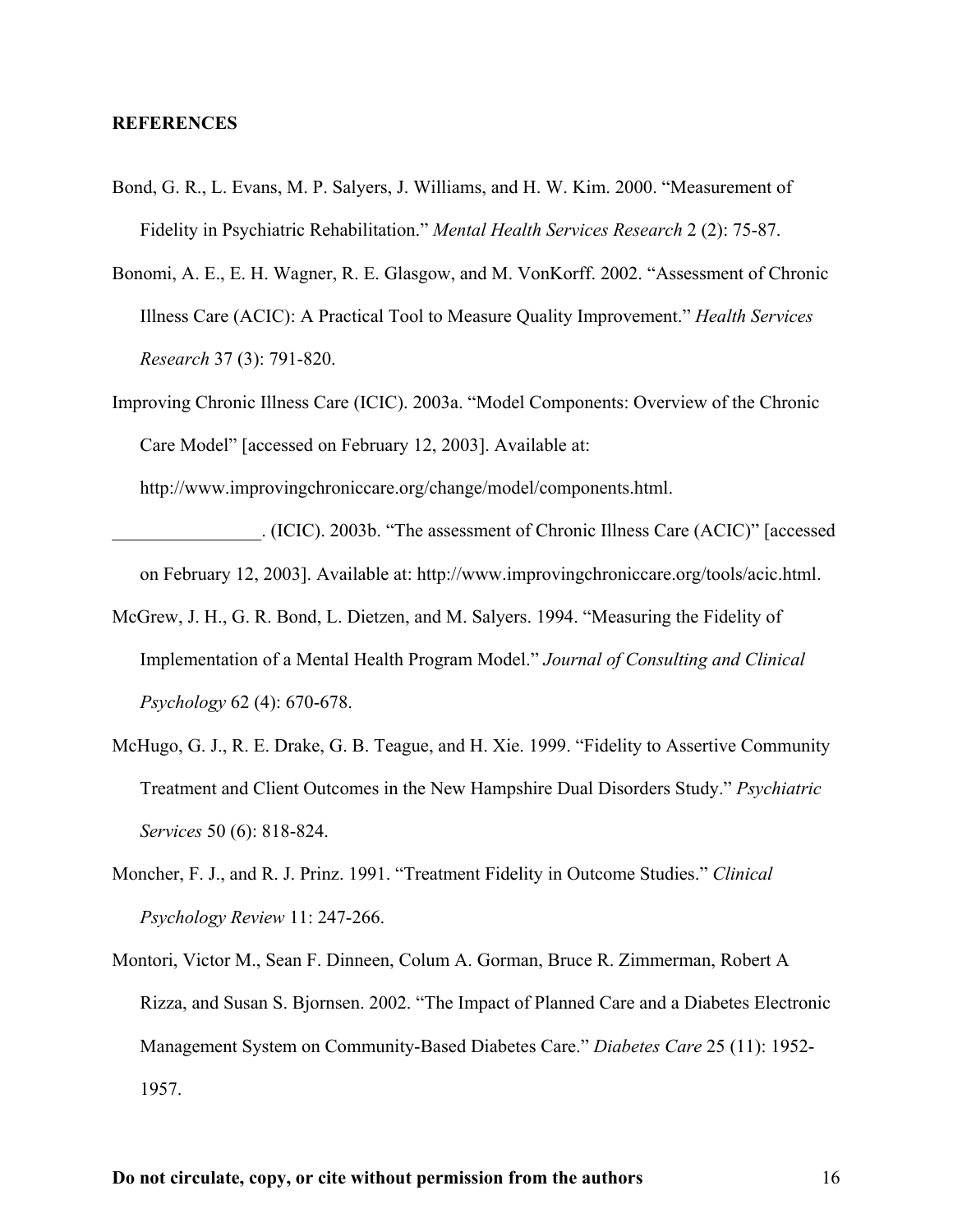- Rossi, P. H., H. E. Freeman, and M. W. Lipsey. 1999. Evaluation: A Systematic Approach. Thousand Oaks: Sage Publications Inc., Sixth Edition.
- Shortell, S. M., J. L. O'Brien, J. M. Carman, R. W. Foster, E. F. Hughes, H. Boerstler, and E. J. O'Connor. 1995. "Assessing the Impact of Continuous Quality Improvement/Total Quality Management: Concept Versus Implementation." *Health Services Research* 30 (2): 377-401.
- Wickizer, T. M., E. Wagner, A. Cheadle, D. Pearson, W. Beery, J. Maeser, B. Psaty, M. Von Korff, T. Koepsell, P. Diehr, and E. B. Perrin. 1998. "Implementation of the Henry J. Kaiser Family Foundation's Community Health Promotion Grant Program: A Process Evaluation." *The Milbank Quarterly* 76 (1): 121-147.